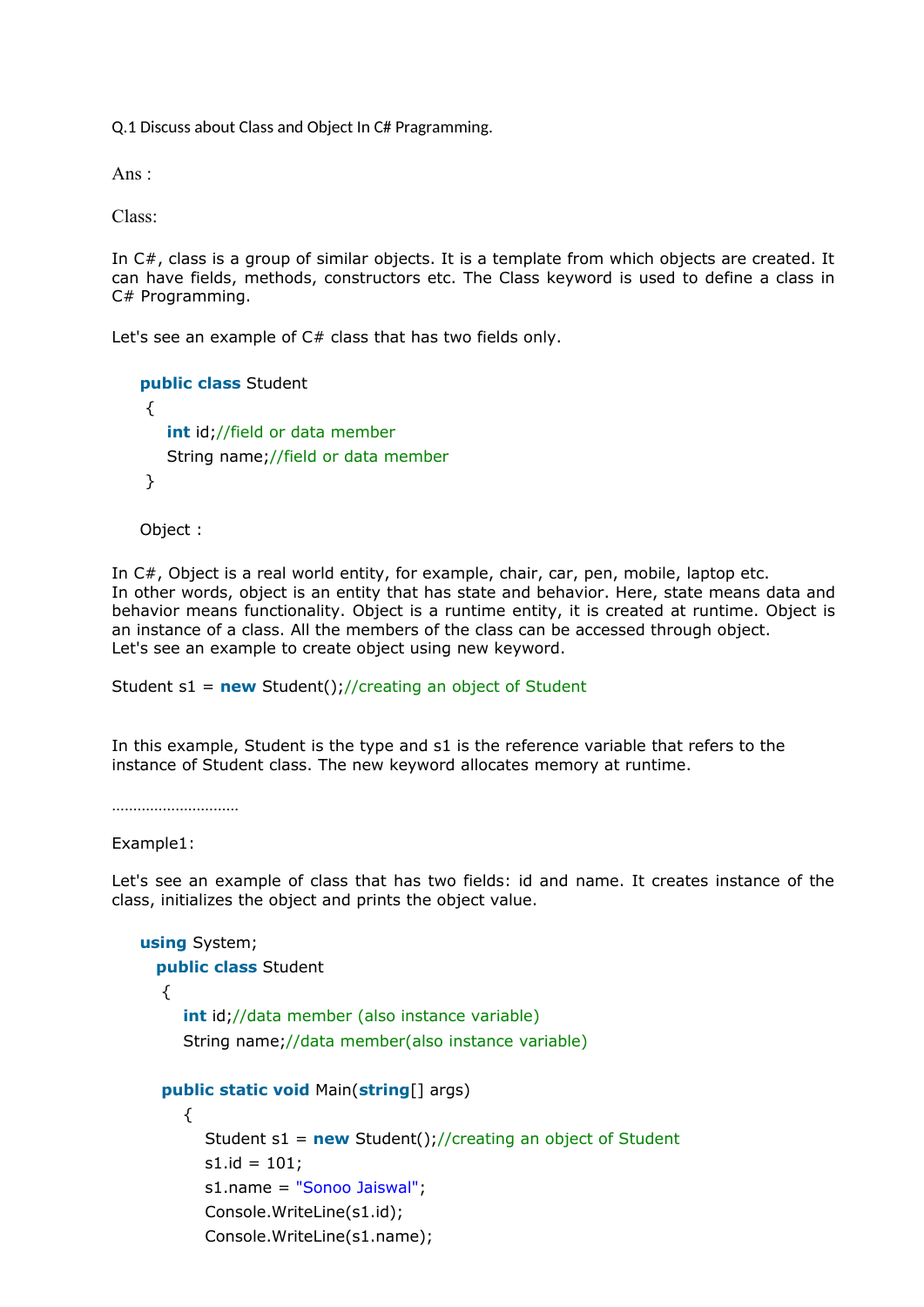```
}
}
```

```
Example 2:
```
Let's see another example of class where we are having Main() method in another class. In such case, class must be public.

```
using System;
  public class Student
{
     public int id;
  public String name;
  }
  class TestStudent{
     public static void Main(string[] args)
     {
     Student s1 = new Student();
     s1.id = 101;s1.name = "Sonoo Jaiswal";
        Console.WriteLine(s1.id);
       Console.WriteLine(s1.name);
     }
   }
```
Example 3:

Let's see another example of  $C#$  class where we are initializing and displaying object through method.

```
using System;
     public class Student
\left\{ \right.public int id;
      public String name;
  public void insert(int i, String n)
  {
         id = i;name = n;}
      public void display()
      {
         Console.WriteLine(id + " " + name);}
   }
  class TestStudent{
     public static void Main(string[] args)
      {
```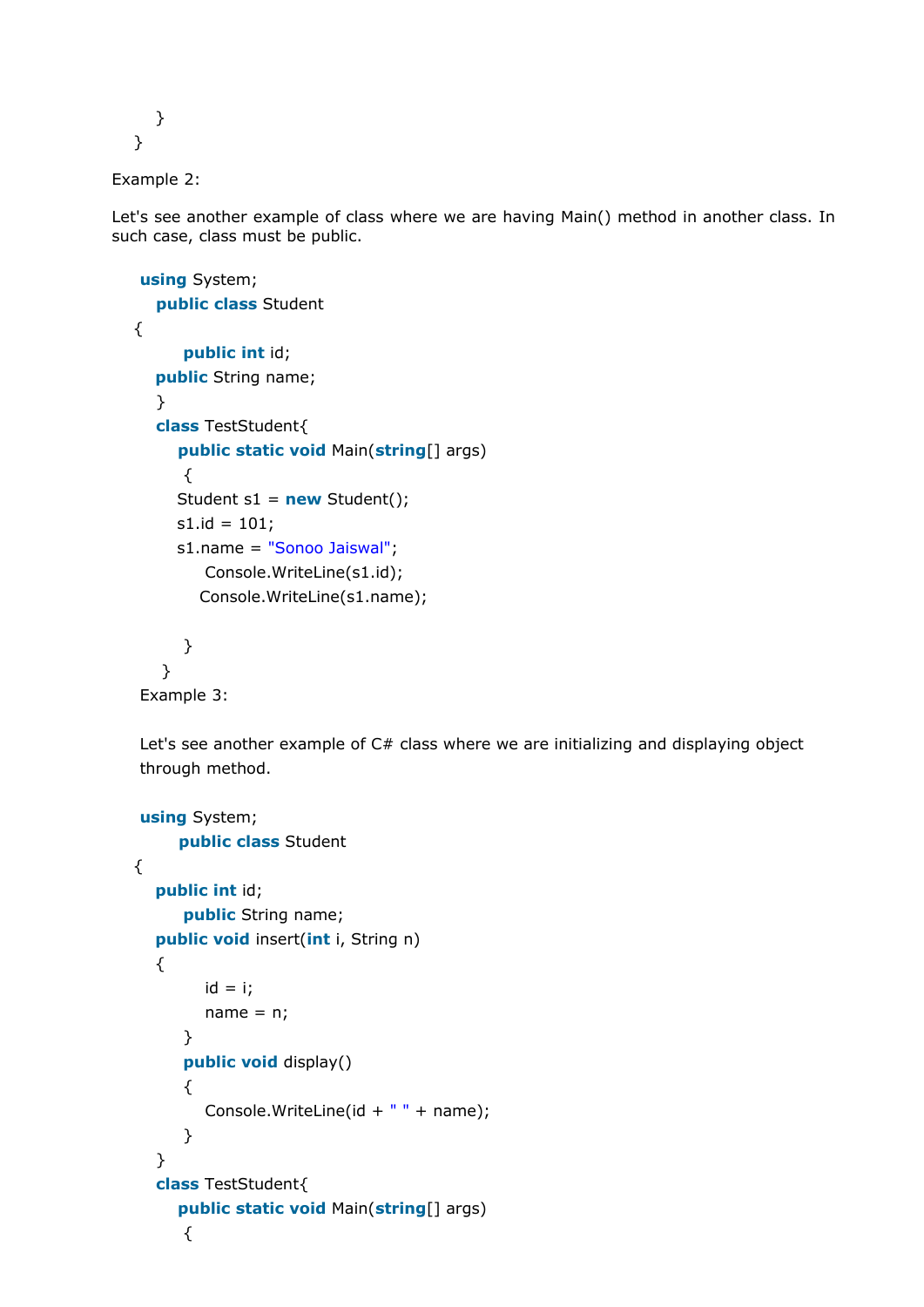```
Student s1 = new Student();
     Student s2 = new Student();
     s1.insert(101, "Ajeet");
  s2.insert(102, "Tom");
     s1.display();
     s2.display();
  }
}
```
Example 4:

C# Class Example 4: Store and Display Employee Information

```
using System;
 public class Employee
  {
     public int id;
     public String name;
     public float salary;
     public void insert(int i, String n,float s)
     {
       id = i;name = n;salary = s;
 }
     public void display()
 {
       Console.WriteLine(id + " " + name+" "+salary);
     }
 }
 class TestEmployee{
    public static void Main(string[] args)
     {
       Employee e1 = new Employee();
    Employee e2 = new Employee();
    e1.insert(101, "Sonoo",890000f);
       e2.insert(102, "Mahesh", 490000f);
       e1.display();
       e2.display();
    }
```

```
}
```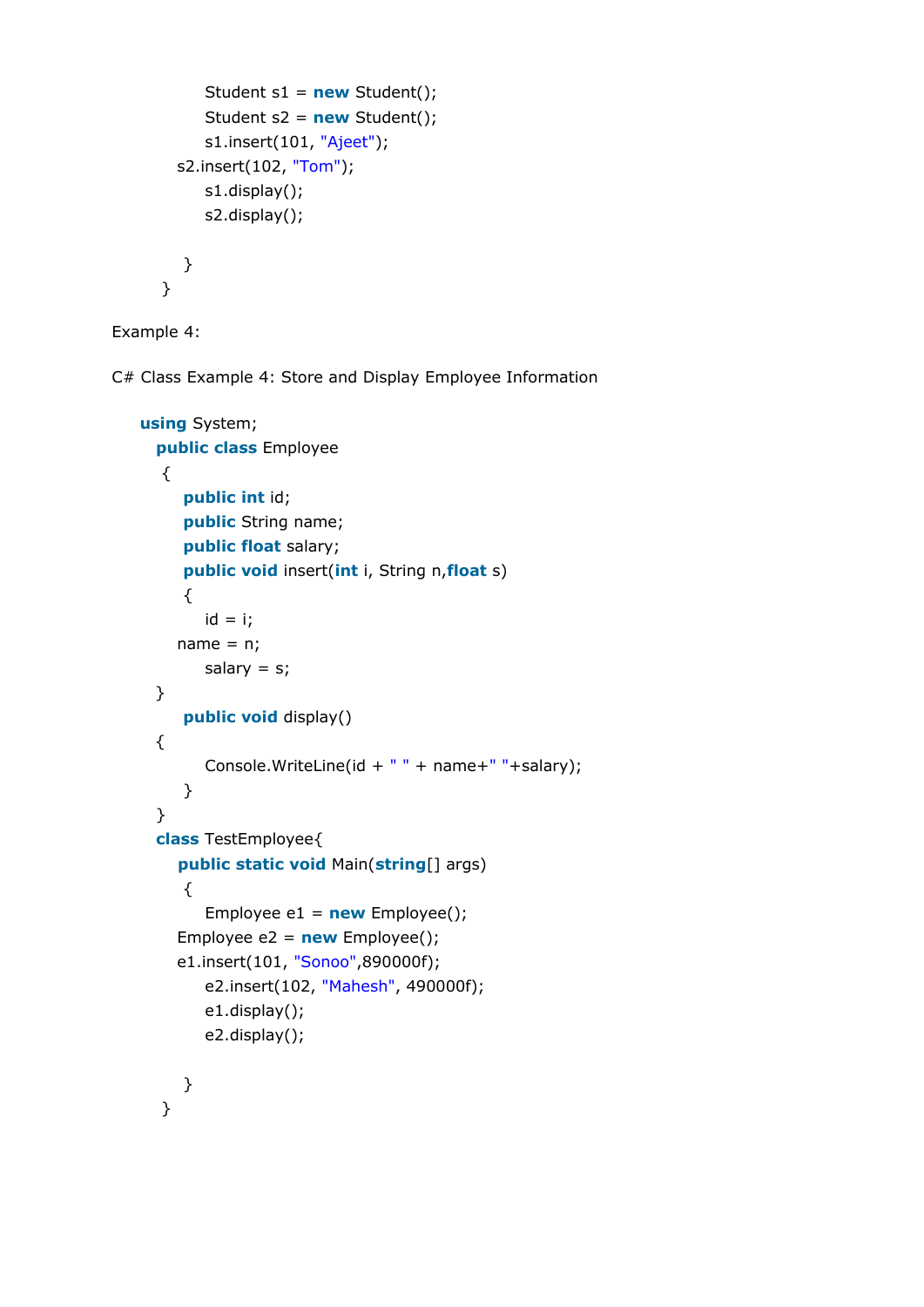Q.3 Define Methods in C # Programming.

Ans:

# **Method:**

A **method** is a block of code which only runs when it is called. We can pass data, known as parameters, into a method. Methods are used to perform certain actions, and they are also known as **functions** 

A method is defined with the name of the method, followed by parentheses **()**. C# provides some pre-defined methods, which we already are familiar with, such as Main(), but we can also create our own methods to perform certain actions.

The syntax for defining a method in  $C#$  is as follows  $-$ 

```
<Access Specifier> <Return Type> <Method Name>(Parameter List)
 {
   Method Body
}
```
Following are the various elements of a method −

- **Access Specifier** − This determines the visibility of a variable or a method from another class.
- **Return type** − A method may return a value. The return type is the data type of the value the method returns. If the method is not returning any values, then the return type is **void**.
- **Method name** − Method name is a unique identifier and it is case sensitive. It cannot be same as any other identifier declared in the class.
- **Parameter list** − Enclosed between parentheses, the parameters are used to pass and receive data from a method. The parameter list refers to the type, order, and number of the parameters of a method. Parameters are optional; that is, a method may contain no parameters.
- **Method body** − This contains the set of instructions needed to complete the required activity.

# Call a Method:

To call (execute) a method, write the method's name followed by two parentheses **()** and a semicolon**;**

# **Example:**

using System;

class Methodexp

{

```
static void MyMethod()
```
{

Console.WriteLine("I just got executed!");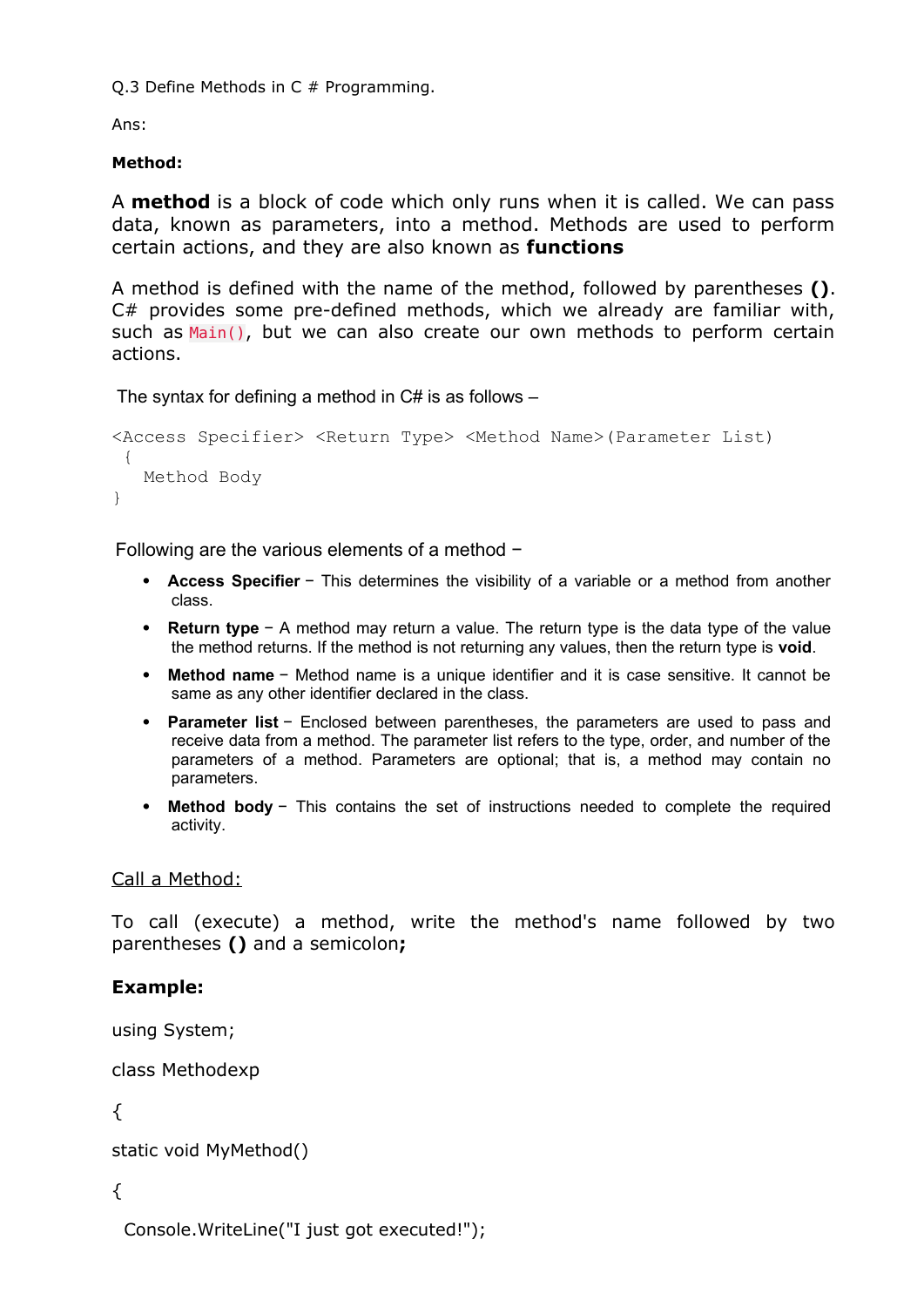```
}
static void Main(string[] args)
{
  MyMethod();
}
}
…………………………………..
```
Q4. Define Constructor with example in C# language.

Ans:

In C#, constructor is a special method which is invoked automatically at the time of object creation. It is used to initialize the data members of new object generally. The constructor in C# has the same name as class or struct.

There can be two types of constructors in C#.

- o Default constructor
- o Parameterized constructor

#### **Default constructor:**

A constructor which has no argument is known as default constructor. It is invoked at the time of creating object.

Example:

```
using System;
 public class Employee
  {
     public Employee()
     {
       Console.WriteLine("Default Constructor Invoked");
     }
        public static void Main(string[] args)
     {
       Employee e1 = new Employee();
       Employee e2 = new Employee();
     }
     }
```
## **Parameterized constructor:**

A constructor which has parameters is called parameterized constructor. It is used to provide different values to distinct objects.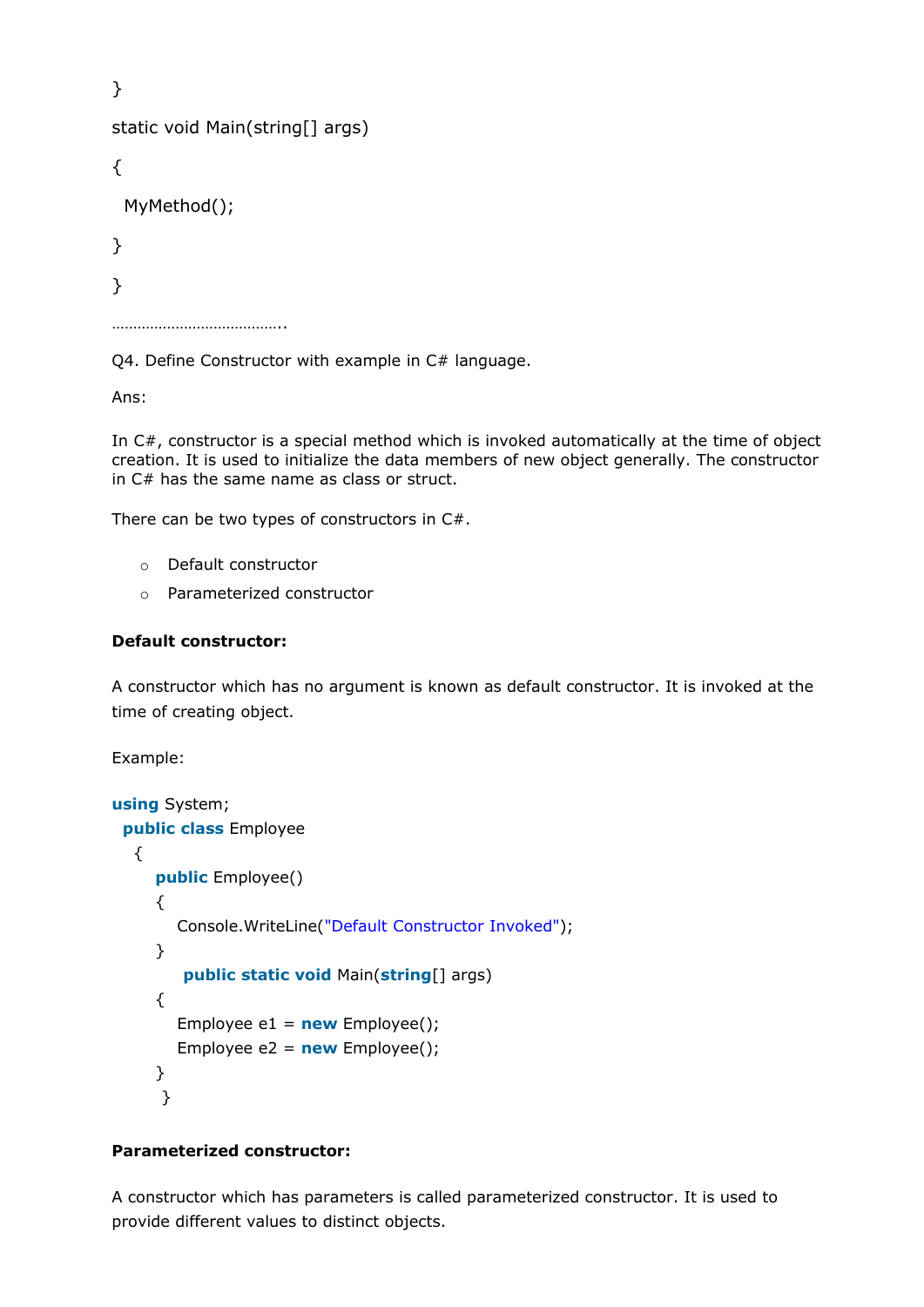Example:

```
using System;
     public class Employee
     {
        public int id;
        public String name;
        public float salary;
        public Employee(int i, String n,float s)
     {
           id = i;name = n;salary = s;
     }
     public void display()
     {
           Console.WriteLine(id + " " + name+" "+salary);
     }
  }
 class TestEmployee{
    public static void Main(string[] args)
     {
       Employee e1 = new Employee(101, "Sonoo", 890000f);
       Employee e2 = new Employee(102, "Mahesh", 490000f);
       e1.display();
       e2.display();
     }
  }
………………………………………………
```
Q. 5. Define the used of New operator and this keyword.

Ans :

# **this keyword:**

In c# programming, this is a keyword that refers to the current instance of the class. There can be 3 main usage of this keyword in C#.

- o It can be used **to refer current class instance variable**. It is used if field names (instance variables) and parameter names are same, that is why both can be distinguish easily.
- o It can be used **to pass current object as a parameter to another method**.
- o It can be used **to declare indexers**.